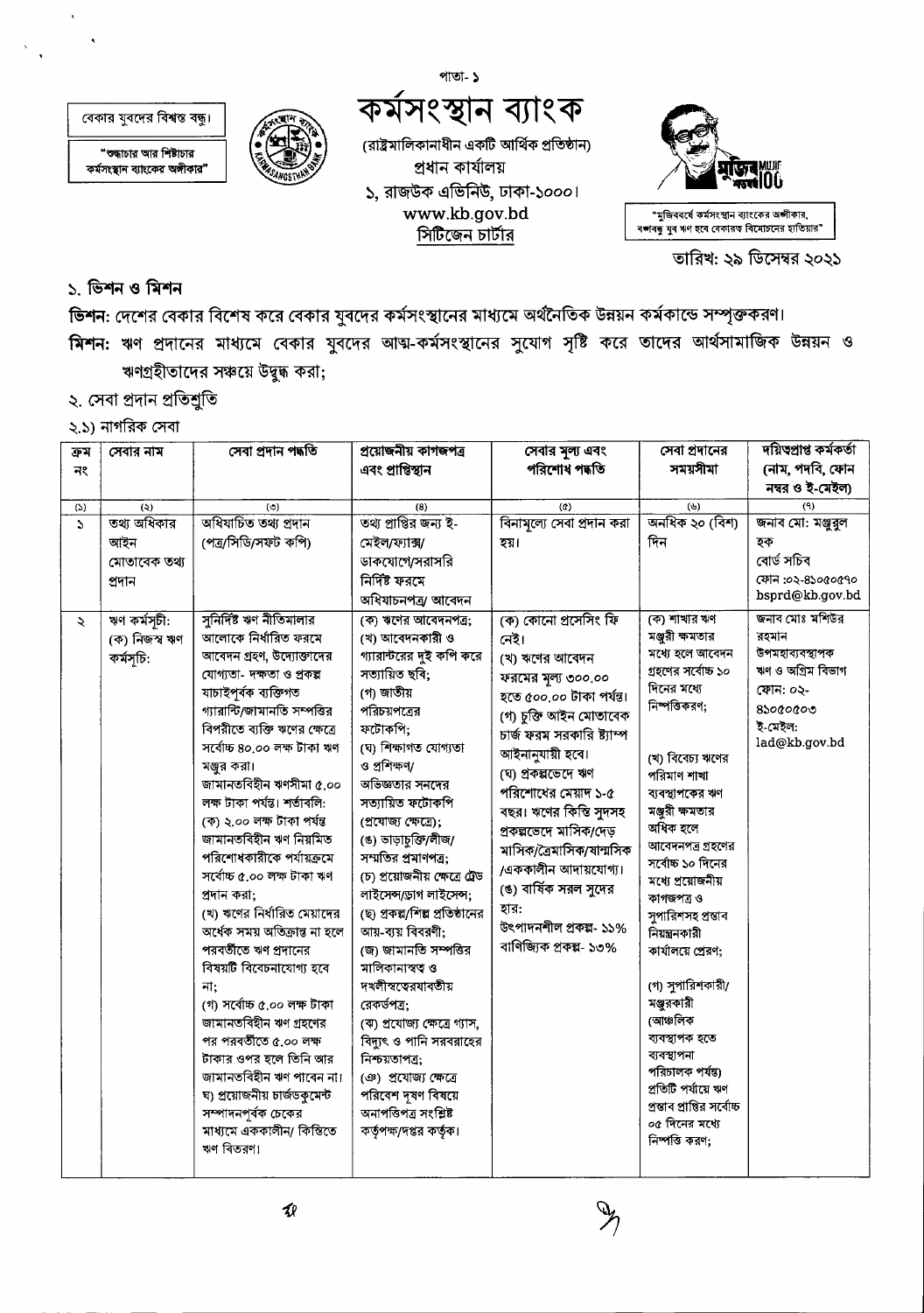|            | পাতা- ২                                                                                                                                                                                                              |                    |                                                                                                                                                                                                                                                                                                                                                                      |                                                                                                                                                                                  |                                                                                                                                                             |                                                                                                                                |  |  |
|------------|----------------------------------------------------------------------------------------------------------------------------------------------------------------------------------------------------------------------|--------------------|----------------------------------------------------------------------------------------------------------------------------------------------------------------------------------------------------------------------------------------------------------------------------------------------------------------------------------------------------------------------|----------------------------------------------------------------------------------------------------------------------------------------------------------------------------------|-------------------------------------------------------------------------------------------------------------------------------------------------------------|--------------------------------------------------------------------------------------------------------------------------------|--|--|
| ক্ৰম<br>নং | সেবার নাম                                                                                                                                                                                                            | সেবা প্ৰদান পদ্ধতি | প্ৰয়োজনীয় কাগজপত্ৰ<br>এবং প্রাপ্তিস্থান                                                                                                                                                                                                                                                                                                                            | সেবার মূল্য এবং<br>পরিশোধ পদ্ধতি                                                                                                                                                 | সেবা প্রদানের<br>সময়সীমা                                                                                                                                   | দয়িত্বাপ্ত কৰ্মকৰ্তা<br>(নাম, পদবি, ফোন<br>নম্বর ও ই-মেইল)                                                                    |  |  |
| (5)        | $\ddot{\mathbf{z}}$                                                                                                                                                                                                  | (9)                | (8)                                                                                                                                                                                                                                                                                                                                                                  | $\left( \alpha \right)$                                                                                                                                                          | $(\mathcal{C})$<br>(ঘ) পরিচালনা<br>বোর্ডের মঞ্জুরী<br>ক্ষমতার মধ্যে<br>নিষ্পত্তিযোগ্য হলে<br>প্ৰস্তাৰ প্ৰাপ্তির সৰ্বোচ্চ<br>৪৫ দিনের মধ্যে<br>নিষ্পত্তিকরণ। | (9)                                                                                                                            |  |  |
|            | (3)<br>COVID-19<br>এর প্রভাব<br>মোকাবেলার<br>লক্ষ্যে<br>অৰ্থনীতিতে<br>গতিশীলতা<br>আনয়নকল্পে<br>দারিদ্র্য বিমোচন<br>ও কর্মসংস্থান<br>সৃষ্টির জন্য ঋণ<br>সহায়তা<br>কৰ্মসূচি:                                         | ঐ                  | ঞ্চ                                                                                                                                                                                                                                                                                                                                                                  | $($ क, च, ग, घ) $-$ ঐ<br>(চ) সুদের হার: ৯%, সরল<br>ও ক্রমহাসমান<br>(পরিবর্তনযোগ্য)।                                                                                              | ঐ                                                                                                                                                           | জনাব মোঃ মশিউর<br>রহমান<br>উপমহাব্যবস্থাপক<br>ঋণ ও অগ্রিম বিভাগ<br>ফোন: ০২-<br>$8$ so $0$ o $0$ o<br>ই-মেইল:<br>lad@kb.gov.bd  |  |  |
|            | গ) COVID-<br>$19$ এর চলমান<br>সংক্রমণের<br>কারণে<br>আরোপিত<br>বিধিনিষেধের<br>ফলে ক্ষতিগ্ৰস্ত<br>নিম্নআয়ের<br>মানুষের অনুকূলে<br>নতুন ঘোষিত<br>৪নং প্রণোদনা<br>প্যাকেজের<br>আওতায় ঋণ<br>সহায়তা প্ৰদান<br>কৰ্মসূচি: | ঐ                  | জ                                                                                                                                                                                                                                                                                                                                                                    | $($ क, य, ग, घ) $-$ ঐ<br>(চ) সুদের হার: ৪%, সরল<br>ও ক্রমহাসমান<br>(পরিবর্তনযোগ্য)।                                                                                              | ঐ                                                                                                                                                           | জনাব মোঃ মশিউর<br>রহমান<br>উপমহাব্যবস্থাপক<br>ঋণ ও অগ্রিম বিভাগ<br>ফোন: ০২-<br>$8$ ১০ $6$ ০ $6$ ০৩<br>ই-মেইল:<br>lad@kb.gov.bd |  |  |
|            | (ঘ) বজাবন্ধু যুব<br>ঋণ কর্মসূচি:                                                                                                                                                                                     | ঐ                  | (क, थ, গ, ঘ, ঙ, চ, ছ, জ,<br>$\overline{P}$ ও ঞ) $-$ ঐ<br>(ট) বঙ্গবন্ধু যুবঋণের<br>আবেদনকারীর শিক্ষাগত<br>যোগ্যতা ন্যুনতম<br>পিইসি/সমমান হতে হবে;<br>(ঠ) বঙ্গবন্ধু যুবঋণের<br>আবেদনকারীকে<br>প্ৰশিক্ষণপ্ৰাপ্ত<br>বেকার/অর্ধবেকার হতে<br>হবে;<br>(ড) বঙ্গবন্ধু যুবঋণের<br>আবেদনকারীর বয়স ১৮<br>থেকে ৩৫ বছর, বিশেষ<br>বিবেচনায় বয়সসীমা ৪০<br>বছর পর্যন্ত শিথিলযোগ্য। | $(\overline{q}, \overline{q}, \overline{\eta}, \overline{q} \cdot \overline{q} \cdot \overline{q}) = \overline{q}$<br>(চ) সুদের হার: ৯%, সরল<br>ও ক্রমহাসমান<br>(পরিবর্তনযোগ্য)। | ্র                                                                                                                                                          | জনাব মোঃ মশিউর<br>রহমান<br>উপমহাব্যবস্থাপক<br>ঋণ ও অগ্রিম বিভাগ<br>ফোন: ০২-<br>$8$ boccocoo<br>ই-মেইল:<br>lad@kb.gov.bd        |  |  |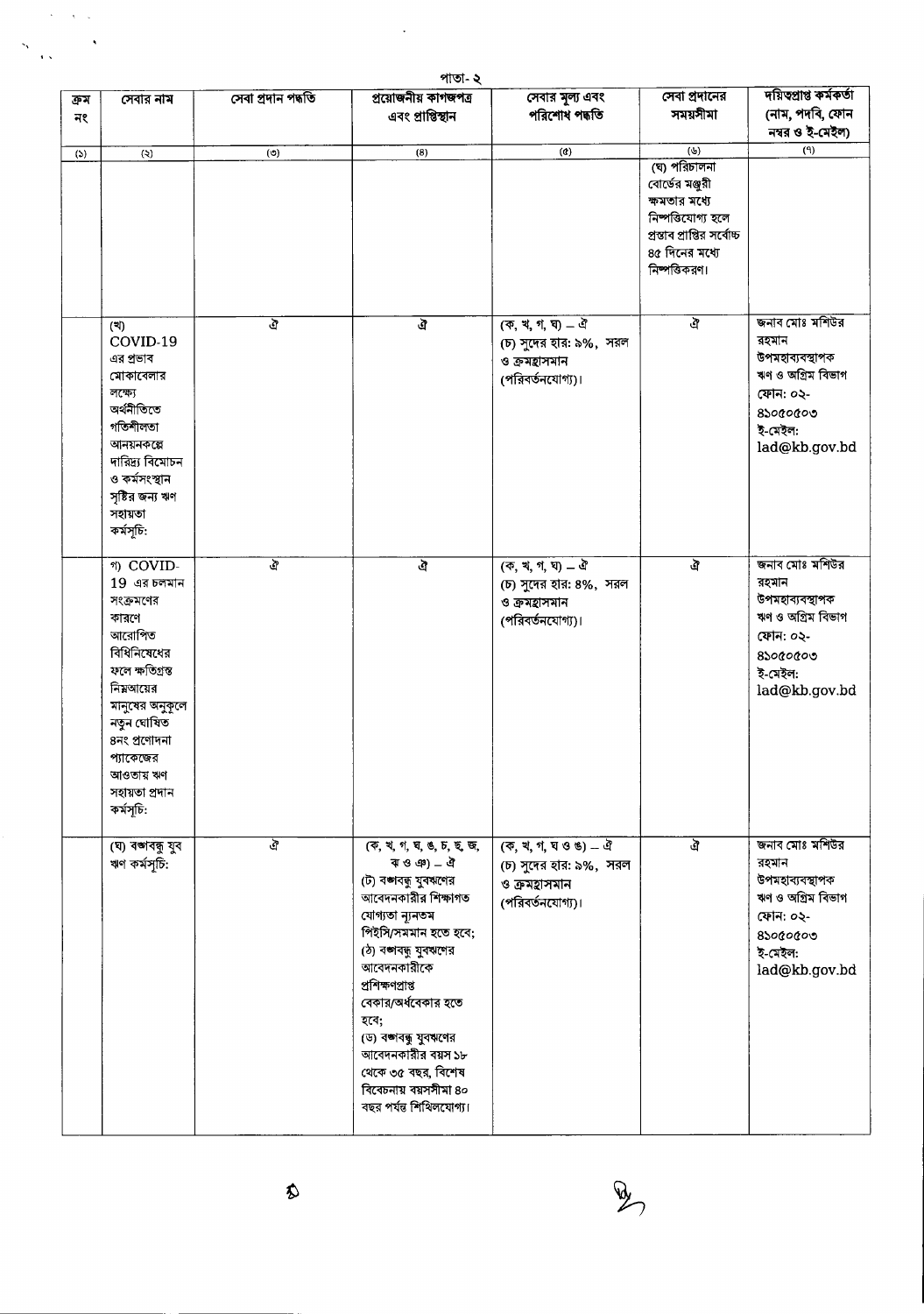|            | পাতা- ৩                                                                                                                             |                                                                                                                                                                                                                                                                                                                                                                                                                                                                                                                                                                                                                                                                                                                                                                                                                |                                                                                                                 |                                                            |                                                                                                                                                                                                                                                                                                                                                                                                                                                                                                                                                                                                                                                                         |                                                                                                                        |  |
|------------|-------------------------------------------------------------------------------------------------------------------------------------|----------------------------------------------------------------------------------------------------------------------------------------------------------------------------------------------------------------------------------------------------------------------------------------------------------------------------------------------------------------------------------------------------------------------------------------------------------------------------------------------------------------------------------------------------------------------------------------------------------------------------------------------------------------------------------------------------------------------------------------------------------------------------------------------------------------|-----------------------------------------------------------------------------------------------------------------|------------------------------------------------------------|-------------------------------------------------------------------------------------------------------------------------------------------------------------------------------------------------------------------------------------------------------------------------------------------------------------------------------------------------------------------------------------------------------------------------------------------------------------------------------------------------------------------------------------------------------------------------------------------------------------------------------------------------------------------------|------------------------------------------------------------------------------------------------------------------------|--|
| ক্ৰম<br>নং | সেবার নাম                                                                                                                           | সেবা প্ৰদান পদ্ধতি                                                                                                                                                                                                                                                                                                                                                                                                                                                                                                                                                                                                                                                                                                                                                                                             | প্ৰয়োজনীয় কাগজপত্ৰ<br>এবং প্রাপ্তিস্থান                                                                       | সেবার মূল্য এবং<br>পরিশোধ পদ্ধতি                           | সেবা প্রদানের<br>সময়সীমা                                                                                                                                                                                                                                                                                                                                                                                                                                                                                                                                                                                                                                               | দয়িত্বপ্ৰাপ্ত কৰ্মকৰ্তা<br>(নাম, পদবি, ফোন<br>নম্বর ও ই-মেইল)                                                         |  |
| (5)        | (5)                                                                                                                                 | $($ $\circ$ )                                                                                                                                                                                                                                                                                                                                                                                                                                                                                                                                                                                                                                                                                                                                                                                                  | (8)                                                                                                             | $\left( \alpha \right)$                                    | $(\psi)$                                                                                                                                                                                                                                                                                                                                                                                                                                                                                                                                                                                                                                                                | (9)                                                                                                                    |  |
|            | (ঙ) বাংলাদেশ<br>ব্যাংকের<br>কর্মসূচি: মৎস্য<br>ও প্রাণিসম্পদ<br>ঋণ সহায়তা<br>কৰ্মসূচি:<br>(05)<br>(বিবিমপ্ৰাস)-১ম<br>ও ৩য় পর্যায় | ক্র                                                                                                                                                                                                                                                                                                                                                                                                                                                                                                                                                                                                                                                                                                                                                                                                            | (क, थ, १, घ, ७, ५, छ,<br>জি. ঝ ও ঞ) _ ঐ                                                                         | (ক, খ, গ, ঘ)- ঐ<br>(ঙ) সুদের হার: ৮%(সরল<br>ও ক্রমহাসমান)। | ঐ                                                                                                                                                                                                                                                                                                                                                                                                                                                                                                                                                                                                                                                                       | জনাব মোঃ মশিউর<br>রহমান<br>উপমহাব্যবস্থাপক<br>ঋণ ও অগ্ৰিম বিভাগ<br>ফোন: ০২-<br>$8$ sococoo<br>হ মেইল:<br>lad@kb.gov.bd |  |
|            | (০২)<br>বিবিমপ্ৰাস- ৪ৰ্থ<br>পৰ্যায়                                                                                                 | ঐ                                                                                                                                                                                                                                                                                                                                                                                                                                                                                                                                                                                                                                                                                                                                                                                                              | (क, थ, १, घ, ७, ५, ६, छ,<br>কাও ঞ) $-$ ঐ<br>(ঘ) আবেদনকারীকে<br>প্ৰশিক্ষণ প্ৰাপ্ত<br>বেকার/অর্ধবেকার হতে<br>হবে। | (ক, খ, গ, ঘ) - ঐ<br>(চ) সুদের হার ৮%(সরল<br>ও ক্রমহাসমান)  | ঐ                                                                                                                                                                                                                                                                                                                                                                                                                                                                                                                                                                                                                                                                       |                                                                                                                        |  |
|            | (চ) বাংলাদেশ<br>ব্যাংকের<br>কৰ্মসূচি: দুগ্ধ<br>উৎপাদন ও<br>কৃত্ৰিম প্ৰজনন<br>খাতে পুনঃ<br>অর্থায়ন কর্মসূচি<br>(বিবিকৃপ)            | সুনির্দিষ্ট ঋণ নীতিমালার<br>আলোকে নির্ধারিত ফরমে<br>আবেদন গ্রহণ, উদ্যোক্তাদের<br>যোগ্যতা- দক্ষতা ও প্রকল্প<br>যাচাইপূৰ্বক ব্যক্তিগত<br>গ্যারান্টি/জামানতি সম্পত্তির<br>বিপরীতে ব্যক্তি ঋণের ক্ষেত্রে<br>সৰ্বোচ্চ ২৫.০০ লক্ষ টাকা ঋণ<br>মঞ্জুর করা।<br>জামানতবিহীন ঋণসীমা ৫.০০<br>লক্ষ টাকা পৰ্যন্ত। শৰ্তাবলি: (ক)<br>২.০০ লক্ষ টাকা পৰ্যন্ত<br>জামানতবিহীন ঋণ নিয়মিত<br>পরিশোধকারীকে পর্যায়ক্রমে<br>সৰ্বোচ্চ ৫.০০ লক্ষ টাকা ঋণ<br>প্ৰদান করা:<br>(খ) ঋণের নির্ধারিত মেয়াদের<br>অর্ধেক সময় অতিক্রান্ত না হলে<br>পরবর্তীতে ঋণ প্রদানের বিষয়টি<br>বিবেচনাযোগ্য হবে না;<br>(গ) সৰ্বোচ্চ ৫.০০ লক্ষ টাকা<br>জামানতবিহীন ঋণ গ্রহণের পর<br>পরবর্তীতে ৫.০০ লক্ষ টাকার<br>ওপর হলে তিনি আর<br>জামানতবিহীন ঋণ পাবেন না;<br>প্রয়োজনীয় চার্জডকুমেন্ট<br>সম্পাদনপূর্বক চেকের মাধ্যমে<br>এককালীন/ কিস্তিতে ঋণ<br>বিতরণ। | (क, थ, १, घ, ७, ४, छ,<br>জি. ঝ ও ঞ) _ ঐ                                                                         | (ক, খ, গ, ঘ) - ঐ<br>(ঙ) বিবিকৃপ- সুদের হার:<br>৩% (সরল)    | (ক) শাখার ঋণ<br>মঞ্জুরী ক্ষমতার মধ্যে<br>হলে আবেদন গ্রহণের<br>সর্বোচ্চ ১০ দিনের<br>মধ্যে নিষ্পত্তিকরণ;<br>(খ) বিবেচ্য ঋণের<br>পরিমাণ শাখা<br>ব্যবস্থাপকের ঋণ<br>মঞ্জুরী ক্ষমতার<br>অধিক হলে<br>আবেদনপত্র গ্রহণের<br>সর্বোচ্চ ১০ দিনের<br>মধ্যে প্রয়োজনীয়<br>কাগজপত্ৰ ও<br>সুপারিশসহ প্রস্তাব<br>নিয়ন্ত্রনকারী<br>কার্যালয়ে প্রেরণ;<br>(গ) সুপারিশকারী/<br>মঞ্জুরকারী (আঞ্চলিক<br>ব্যবস্থাপক হতে<br>ব্যবস্থাপনা পরিচালক<br>পৰ্যন্ত) প্ৰতিটি পৰ্যায়ে<br>ঋণ প্ৰস্তাব প্ৰাপ্তির<br>সৰ্বোচ্চ ০৫ দিনের<br>মধ্যে নিষ্পত্তি করণ;<br>(ঘ) পরিচালনা<br>বোর্ডের মঞ্জুরী<br>ক্ষমতার মধ্যে<br>নিপত্তিযোগ্য হলে<br>প্ৰস্তাব প্ৰাপ্তির সৰ্বোচ্চ<br>৪৫ দিনের মধ্যে<br>নিষ্পত্তিকরণ। | জনাব মোঃ মশিউর<br>রহমান<br>উপমহাব্যবস্থাপক<br>ঋণ ও অগ্রিম বিভাগ<br>ফোন:০২-৪১০৫০৫০৩<br>ই-মেইল:<br>lad@kb.gov.bd         |  |



 $\sim$ 

 $\frac{1}{2} \sum_{\alpha \in \mathcal{A}(\alpha)} \frac{1}{\alpha^{\alpha}}$ 

 $\hat{\mathbf{v}}$  ,  $\hat{\mathbf{v}}$ 

 $\ddot{\phantom{1}}$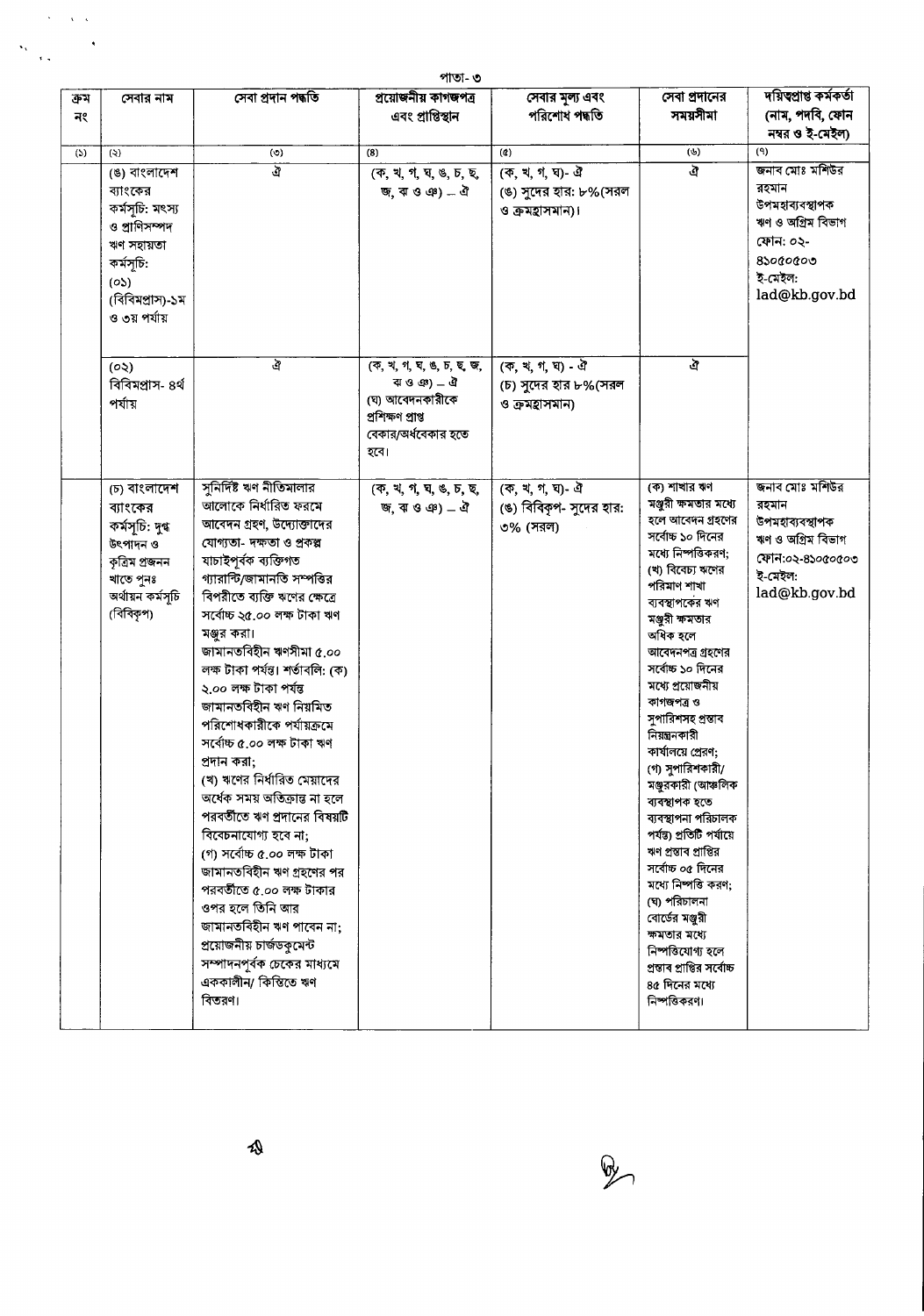|      | পাতা- ৪                                                                                                                                                             |                                                                                                                                                                                                       |                                                                                                                        |                                                                                                                                                                       |                                                                             |                                                                                                                                                                |  |  |
|------|---------------------------------------------------------------------------------------------------------------------------------------------------------------------|-------------------------------------------------------------------------------------------------------------------------------------------------------------------------------------------------------|------------------------------------------------------------------------------------------------------------------------|-----------------------------------------------------------------------------------------------------------------------------------------------------------------------|-----------------------------------------------------------------------------|----------------------------------------------------------------------------------------------------------------------------------------------------------------|--|--|
| ক্ৰম | সেবার নাম                                                                                                                                                           | সেবা প্ৰদান পদ্ধতি                                                                                                                                                                                    | প্ৰয়োজনীয় কাগজপত্ৰ                                                                                                   | সেবার মূল্য এবং                                                                                                                                                       | সেবা প্রদানের                                                               | দয়িত্বাপ্ত কর্মকর্তা                                                                                                                                          |  |  |
| নং   |                                                                                                                                                                     |                                                                                                                                                                                                       | এবং প্রাপ্তিস্থান                                                                                                      | পরিশোধ পদ্ধতি                                                                                                                                                         | সময়সীমা                                                                    | (নাম, পদবি, ফোন নম্বর<br>ও ই-মেইল)                                                                                                                             |  |  |
| (5)  | (5)                                                                                                                                                                 | (③)                                                                                                                                                                                                   | (8)                                                                                                                    | $\alpha$                                                                                                                                                              | $(\forall)$                                                                 | (9)                                                                                                                                                            |  |  |
|      | ছে সরকারের<br>কৰ্মসূচি:<br>কৃষিভিত্তিক<br>শিল্পস্থাপনে ঋণ<br>সহায়তা<br>কৰ্মসূচি:<br>(কৃভিশি)                                                                       | ঐ                                                                                                                                                                                                     | (क, थ, ग, घ, ७, ५, छ, জ,<br>ৰ ও ঞ) _ ঐ                                                                                 | $\overline{(\overline{q},\overline{q},\overline{q},\overline{q})}$ - $\overline{d}$<br>(ঙ) চলতি মূলধন- সুদের<br>হার:৯% (সরল)<br>স্থায়ী মূলধন- সুদের হার:<br>৮%(সরল)। | ঐ                                                                           | জনাব মোঃ মশিউর<br>রহমান<br>উপমহাব্যবস্থাপক<br>ঋণ ও অগ্রিম বিভাগ<br>ফোন: ০২-<br>$8$ sococoo<br>ই-মেইল:<br>lad@kb.gov.bd                                         |  |  |
|      | (জ) শিল্প<br>কারখানা/প্রতিষ্ঠা<br>নের স্বেচ্ছা-<br>অবসরপ্রাপ্ত/<br>কৰ্মচ্যুত শ্ৰমিক-<br>কর্মচারীদের<br>কৰ্মসংস্থানে<br>জামানতবিহীন<br>ক্ষুদ্ৰ ঋণ প্ৰদান<br>কৰ্মসূচি | মন্ত্রণালয় কর্তৃক সরবরাহকৃত<br>নিবন্ধনকৃত তালিকানুযায়ী প্ৰাপ্য<br>এবং প্রয়োজনীয় চার্জডকুমেন্ট<br>সম্পাদনপূর্বক চেকের মাধ্যমে<br>এককালীন/কিস্তিতে ঋণ<br>বিতরণ৷                                     | (ক) ঋণের আবেদনপত্র;<br>(খ) আবেদনকারী ও<br>গ্যারান্টরের দুই কপি<br>সত্যায়িত ছবি;<br>(গ) জাতীয় পরিচয়পত্রের<br>ফটোকপি। | এককালীন সার্ভিস চার্জ ৮%।                                                                                                                                             | ঋণ আবেদন গ্রহণের<br>সৰ্বোচ্চ ১০ দিনের<br>মধ্যে নিষ্পত্তিকরণ।                | জনাব মোঃ মশিউর<br>রহমান<br>উপমহাব্যবস্থাপক<br>ঋণ ও অগ্রিম বিভাগ<br>ফোন: ০২-<br>$8$ so $0$ o $0$ o<br>ই-মেইল:<br>lad@kb.gov.bd                                  |  |  |
| ৩    | আমানত-<br>সঞ্চয়ী,<br>কেবিটিডিএস<br>ও কেবিএসডি<br>এস                                                                                                                | নিৰ্ধারিত ফরমে আবেদন এবং<br>পূর্ব নোটিশ অথবা নোটিশ<br>ব্যতিরেকে টাকা উত্তোলন<br>করতে পারবেন।                                                                                                          | জাতীয়পরিচয়পত্র,<br>সত্যায়িত ছবি,<br>আবেদনপত্র, নমুনা স্বাক্ষর<br>কার্ড, নমিনির সত্যায়িত<br>ছবি ও অন্যান্য।         | বিনামূল্যে ও<br>বিধি মোতাবেক।                                                                                                                                         | তাৎক্ষণিক।                                                                  | জনাব মোহাম্মদ<br>জাকির হোসেন<br>উপমহাব্যবস্থাপক<br>কেন্দ্রীয়<br>হিসাব<br>ও<br>তহবিল<br>ব্যবস্থাপনা<br>বিভাগ<br>ফোন: ০২-৪১০৫০৫৮০<br>ই-মেইল:<br>cafmd@kb.gov.bd |  |  |
| 8    | মৃত্যুঝুঁকি<br>আছাদন স্কীম<br>(তহবিল)                                                                                                                               | ঋণের মেয়াদের মধ্যে<br>ঋণগ্রহীতার মৃত্যু হলে এবং<br>হিসাবটি নিয়মিত থাকলে<br>কর্তৃপক্ষের অনুমোদন মোতাবেক<br>কৰ্মসংস্থান ব্যাংকের অবশিষ্ট<br>পাওনা স্কীম হতে সমন্বয়পূৰ্বক<br>ঋণ হিসাবটি বন্ধ করা হয়। | ঋণগ্রহীতার মৃত্যুর<br>প্ৰমাণক, ঋণের কিস্তি<br>পরিশোধের প্রমাণক।                                                        | মঞ্জুরীকৃত ঋণের<br>মেয়াদভেদে ০.৪০%,<br>০.৫০%,০.৬০% হারে ঝুঁকি<br>আচ্ছাদন বাবদ ঋণ<br>বিতরণের সময় ঋণগ্রহীতা<br>নগদ জমা দেন।                                           | আবেদনপত্ৰ<br>দাখিলের পর<br>যথাসম্ভব স্বল্প<br>সময়ের মধ্যে<br>নিস্পত্তিকরণ। | জনাব মতিয়ার রহমান<br>উপমহাব্যবস্থাপক<br>ঋণ আদায় বিভাগ<br>ফোন: ০২-৪১০৫০৫৭৭<br>ই-মেইল:<br>lrd@kb.gov.bd                                                        |  |  |
| ¢    | রেমিট্যান্স                                                                                                                                                         | $PIN \circ NID$ দাখিলের<br>মাধ্যমে রেমিট্যান্স পরিশোধ<br>করা হয়।                                                                                                                                     | PIN ও NID দাখিলের<br>মাধ্যমে রেমিট্যান্স<br>পরিশোধ করা হয়।                                                            | প্ৰেরিত অর্থের ২%<br>বোনাসসহ পরিশোধ করা<br>হয়।                                                                                                                       | স্বল্প সময়ের মধ্যে।                                                        | জনাব জাহাঙ্গীর<br>আলম বেপারী<br>উপমহাব্যবস্থাপক<br>আইটি বিভাগ<br>ফোন:০২-৪১০৫০৫৮৫<br>ই-মেইল:<br>it@kb.gov.bd                                                    |  |  |
| ىلى  | NID যাচাই                                                                                                                                                           | আঞ্চলিক কার্যালয়ের মাধ্যমে<br>ঋণগ্ৰহীতাদের NID<br>যাচাইয়ে সহায়তা প্ৰদান।                                                                                                                           | $NID$ এর কপি।                                                                                                          | প্ৰতি NID যাচাই বাবদ<br>১০/- টাকা।                                                                                                                                    | স্বল্প সময়ের মধ্যে।                                                        | জনাব জাহাঙ্গীর<br>আলম বেপারী<br>উপমহাব্যবস্থাপক<br>আইটি বিভাগ<br>ফোন:০২-৪১০৫০৫৮৫<br>ই-মেইল:<br>it@kb.gov.bd                                                    |  |  |

 $\hat{\mathbf{v}}^{\dagger}$  ,  $\hat{\mathbf{v}}^{\dagger}$ 

.

 $\hat{\mathbf{y}}$ 

 $\frac{1}{\sqrt{2}}$ 

 $\mathscr{L}_{2}$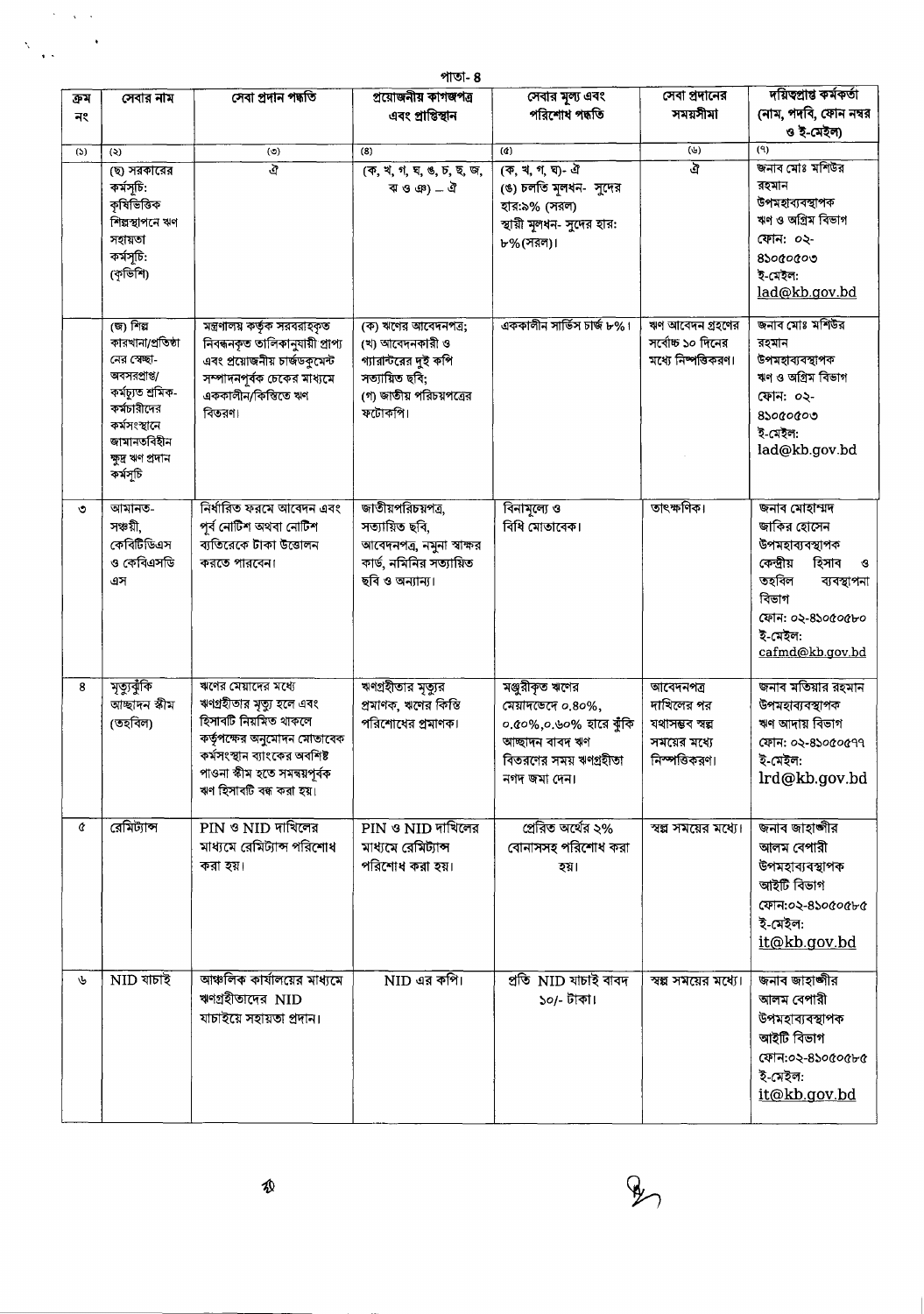## ২.২) দাপ্তরিক সেবা:

 $\sim$  $\Delta \sim 30$ 

 $\ddot{\mathcal{A}}$  $\ddot{\phantom{a}}$ 

| ক্ৰম         | সেবার নাম                   | সেবা প্ৰদান পদ্ধতি    | প্ৰয়োজনীয় কাগজপত্ৰ এবং           | সেবার মূল্য                | সেবা            | দয়িত্প্ৰাপ্ত কৰ্মকৰ্তা (নাম, |
|--------------|-----------------------------|-----------------------|------------------------------------|----------------------------|-----------------|-------------------------------|
| নং           |                             |                       | প্ৰাপ্তিস্থান                      | এবং পরিশোধ                 | প্রদানের        | পদবি, ফোন নম্বর ও             |
|              |                             |                       |                                    | পদতি                       | সময়সীমা        | ই-মেইল)                       |
| (5)          | (5)                         | (5)                   | (8)                                | $\left( \mathbf{d}\right)$ | $(\mathcal{P})$ | (9)                           |
| $\mathbf{r}$ | জাতীয় সংসদে উত্থাপিত       | আৰ্থিক প্ৰতিষ্ঠান     | চাহিদা অনুযায়ী প্ৰধান             | বিনামূল্যে।                | কাঙ্খিত         | জনাব মনোজ রায়                |
|              | এ ব্যাংক সংশ্লিষ্ট প্রশ্নের | বিভাগ এবং অন্যান্য    | কার্যালয়ের শাখা নিয়ন্ত্রণ বিভাগ। |                            | সময়ের          | উপমহাব্যবস্থাপক               |
|              | উত্তর প্রেরণ।               | মন্ত্ৰণালয় হতে চাহিত |                                    |                            | মধ্যে।          | শাখা নিয়ন্ত্ৰণ বিভাগ         |
|              |                             | সংসদে উত্থাপনযোগ্য    |                                    |                            |                 | ফোন: ০২-৪১০৫০৫০১              |
|              |                             | এ ব্যাংক সংশ্লিষ্ট    |                                    |                            |                 | ই-মেইল:                       |
|              |                             | প্রশ্নের উত্তর।       |                                    |                            |                 | bcd@kb.gov.bd                 |
| ÷.           | আয়কর অধ্যাদেশ, ১৯৮৪        | চাহিদা অনুযায়ী       | চাহিদা অনুযায়ী প্ৰধান             | বিনামূল্যে ।               | কাণ্ডিত         | জনাব মনোজ রায়                |
|              | এর ধারা ১১৩ (এফ)            | হাৰ্ডকপি ও সফূট কপি   | কার্যালয়ের শাখা নিয়ন্ত্রণ বিভাগ। |                            | সময়ের          | উপমহাব্যবস্থাপক               |
|              | অনুযায়ী করদাতাদের          | উপকর কমিশনারের        |                                    |                            | মধ্যে।          | শাখা নিয়ন্ত্ৰণ বিভাগ         |
|              | ব্যাংক হিসাব বিবরণী         | কার্যালয়ে প্রেরণ করা |                                    |                            |                 | ফোন: ০২- ৪১০৫০৫০১             |
|              | সরবরাহ।                     | হয়।                  |                                    |                            |                 | ই-মেইল:                       |
|              | (জাতীয় রাজস্ব বোর্ড)       |                       |                                    |                            |                 | bcd@kb.gov.bd                 |
| $\circ$      | মন্ত্রণালয়ে Annual         | ৰ্নিধারিত ফরমেট       | চাহিদা অনুযায়ী প্ৰধান             | বিনামূল্যে।                | কাঙ্গিত         | জনাব এস এম এমাম মাসুম         |
|              | Performance                 | অনুযায়ী হাৰ্ডকপি ও   | কার্যালয়ের আইন, গবেষণা ও          |                            | সময়ের          | উপমহাব্যবস্থাপক               |
|              | Agreement (APA)             | সফূট কপি মন্ত্রণালয়, | মূল্যায়ন বিভাগ।                   |                            | মধ্যে।          | আইন,গবেষণা ও মূল্যায়ন        |
|              | ও বাংলাদেশ ব্যাংকে          | বাংলাদেশ ব্যাংকে      |                                    |                            |                 | বিভাগ                         |
|              | Non Banking                 | প্রেরণ।               |                                    |                            |                 | ফোন: ০২-৪১০৫১৪২১              |
|              | <b>Financial Institute</b>  |                       |                                    |                            |                 | ই-মেইল: lrd@kb.gov.bd         |
|              | (NBFI) প্ৰতিবেদন            |                       |                                    |                            |                 |                               |
|              | প্রেরণ।                     |                       |                                    |                            |                 |                               |

 $\overline{S_{12}(0)}$ এ ব্যাংকের কর্মকর্তা-কর্মচারীদের সেবাসমূহ:

| ক্ৰমিক | সেবার নাম          | সেবা প্ৰদান পদ্ধতি            | প্ৰয়োজনীয় কাগজপত্ৰ       | সেবার মূল্য        | সেবা প্রদানের   | দয়িত্বপ্ৰাপ্ত কৰ্মকৰ্তা (নাম,    |
|--------|--------------------|-------------------------------|----------------------------|--------------------|-----------------|-----------------------------------|
| নং     |                    |                               | এবং প্রাপ্তিস্থান          | এবং                | সময়সীমা        | পদবি, ফোন নম্বর ও ই-              |
|        |                    |                               |                            | পরিশোধ             |                 | মেইল)                             |
|        |                    |                               |                            | পদ্ধতি             |                 |                                   |
| (5)    | (3)                | (5)                           | (8)                        | $\left( d \right)$ | (v)             | (9)                               |
|        | (ক) নৈমিত্তিক ছুটি | ছুটিতে গমনের পূর্বে আবেদনের   | ১. নিৰ্ধারিত ফরমে          | বিনামূল্যে।        | তাৎক্ষণিক।      | স্ব স্ব নিয়ন্ত্রণকারী কর্মকর্তা। |
|        | মঞ্জুর।            | ভিত্তিতে ছুটি মঞ্জুর করা হয়। | আবেদনপত্ৰ;                 |                    |                 |                                   |
|        |                    |                               | ২. প্ৰাপ্তিস্থান : স্ব স্ব |                    |                 |                                   |
|        |                    |                               | কাৰ্যালয়।                 |                    |                 |                                   |
|        | (খ) অৰ্জিত ছুটি    | ছুটিতে গমনের পূর্বে আবেদনের   | ১. নির্ধারিত ফরমে          | বিনামূল্যে।        | ছুটিতে গমনের    | জনাব মো: আলা উদ্দিন               |
|        | মঞ্জুর।            | ভিত্তিতে ছুটি মঞ্জুর করা হয়। | আবেদনপত্ৰ;                 |                    | পূর্বে আবেদনের  | উপমহাব্যবস্থাপক                   |
|        |                    |                               | ২. প্ৰাপ্তিস্থান : স্ব স্ব |                    | ৰ্ভিত ছুটি      | কৰ্মী ব্যবস্থাপনা, প্ৰশিক্ষণ ও    |
|        |                    |                               | কাৰ্যালয়।                 |                    | মঞ্জুর করা হয়। | মানবসম্পদ বিভাগ                   |
|        |                    |                               |                            |                    |                 | ফোন: ০২-৪১০৫০৫৭১                  |
|        |                    |                               |                            |                    |                 | ই-মেইল:                           |
|        |                    |                               |                            |                    |                 | pmthrd@kb.gov.bd                  |
|        | (গ) প্ৰসূতি ছুটি   | আবেদনের ভিত্তিতে মঞ্জুরীর     | ১, ডাক্তারের পরামর্শপত্র   | বিনামূল্যে।        | ছুটিতে গমনের    | জনাব মো: আলা উদ্দিন               |
|        | মঞ্জুর।            | আদেশ জারী                     | সহ নির্ধারিত ফরমে ছুটির    |                    | পূৰ্বে আবেদনের  | উপমহাব্যবস্থাপক                   |
|        |                    |                               | আবেদনপত্র;                 |                    | ৰ্ভিত ছুটি      | কৰ্মী ব্যবস্থাপনা, প্ৰশিক্ষণ ও    |
|        |                    |                               | ২. প্ৰাপ্তিস্থান : স্ব স্ব |                    | মঞ্জুর করা হয়। | মানবসম্পদ বিভাগ                   |
|        |                    |                               | কাৰ্যালয়।                 |                    |                 | ফোন: ০২-৪১০৫০৫৭১                  |
|        |                    |                               |                            |                    |                 | ই-মেইল:                           |
|        |                    |                               |                            |                    |                 | pmthrd@kb.gov.bd                  |
|        | (ঘ) সাধারণ ভবিষ্য  | আবেদনের ভিত্তিতে মঞ্জুর করা   | ১. নিৰ্ধারিত ফরমে          | বিনামূল্যে ।       | ১০ দিনের মধ্যে। | জনাব মোহাম্মদ জাকির হোসেন         |
|        | তহবিলের অগ্রিম     | হয়।                          | আবেদনপত্ৰ;                 |                    |                 | উপমহাৰ্যবস্থাপক                   |
|        | মঞ্জুর।            |                               | ২. প্ৰাপ্তিস্থান : স্ব স্ব |                    |                 | কেন্দ্ৰীয় হিসাব ও তহবিল          |
|        |                    |                               | কাৰ্যালয়।                 |                    |                 | ব্যবস্থাপনা বিভাগ                 |
|        |                    |                               |                            |                    |                 | ফোন: ০২-৪১০৫০৫৮০                  |
|        |                    |                               |                            |                    |                 | ই-মেইল:                           |
|        |                    |                               |                            |                    |                 | cafmd@kb.gov.bd                   |
|        |                    |                               |                            |                    |                 |                                   |

 $\dot{\Sigma}$ 

l,

 $\mathcal{L}$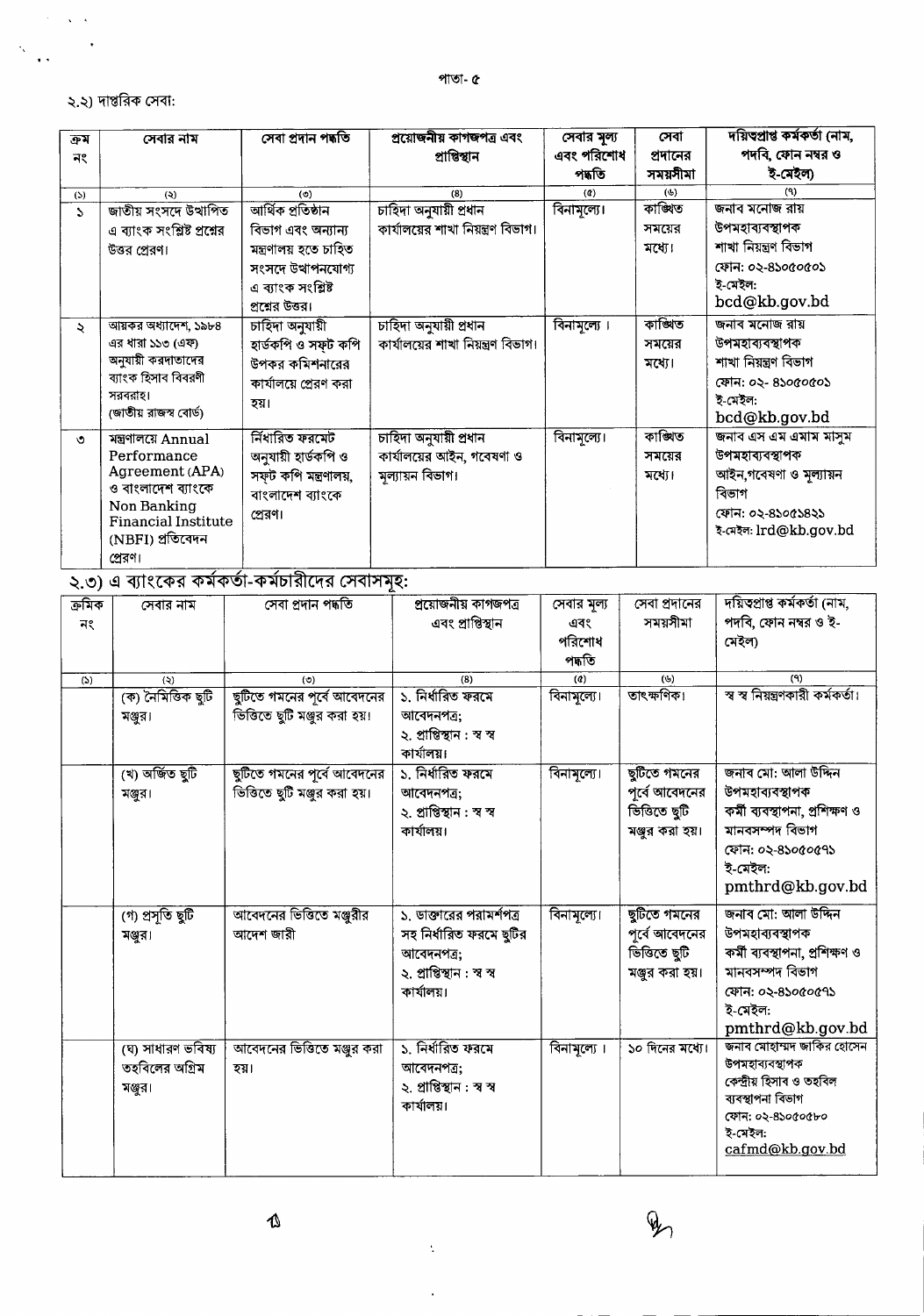|              |                                                                        |                                                         | পাতা- ৬                                                                               |                                                                              |                                 |                                                                                                                                                |
|--------------|------------------------------------------------------------------------|---------------------------------------------------------|---------------------------------------------------------------------------------------|------------------------------------------------------------------------------|---------------------------------|------------------------------------------------------------------------------------------------------------------------------------------------|
| ক্ৰমিক<br>নং | সেবার নাম                                                              | সেবা প্ৰদান পদ্ধতি                                      | প্রয়োজনীয় কাগজপত্র<br>এবং প্রাপ্তিস্থান                                             | সেবার মূল্য<br>এবং<br>পরিশোধ<br>পদ্ধতি                                       | সেবা প্রদানের<br>সময়সীমা       | দয়িত্বপ্ৰাপ্ত কৰ্মকৰ্তা (নাম,<br>পদবি, ফোন নম্বর ও ই-<br>মেইল)                                                                                |
| (5)          | (3)<br>(ঙ) পারসোনাল                                                    | $($ )<br>(ঙ)আবেদনের ভিত্তিতে ঋণ                         | (8)<br>১. নিৰ্ধারিত ফরমে                                                              | $\left( d \right)$<br>প্রয়োজনীয়                                            | (3)<br>দ্বুত নিষ্পত্তি          | (9)<br>জনাব মোঃ মশিউর রহমান<br>উপমহাব্যবস্থাপক                                                                                                 |
|              | (ব্যক্তিগত) ঋণ<br>মঞ্জুর (ব্যাংকের<br>কর্মকর্তা/কর্মচারী<br>দের জন্য)। | মঞ্জুর করা হয়।                                         | আবেদনপত্র;<br>২. প্ৰাপ্তিস্থান : স্ব স্ব<br>কাৰ্যালয়।                                | স্ট্যাম্পসহ<br>চাৰ্জডকুমেন্ট<br>সম্পাদন                                      | করা হয়।                        | ঋণ ও অগ্রিম বিভাগ<br>ফোন: ০২-৪১০৫০৫০৩<br>ই-মেইল:<br>lad@kb.gov.bd                                                                              |
|              | (চ) গৃহ নিৰ্মাণ<br>অগ্রিম মঞ্জুর।                                      | (চ) আবেদনের ভিত্তিতে ঋণ<br>মঞ্জুর করা হয়।              | ১. নিৰ্ধারিত ফরমে<br>আবেদনপত্ৰ;<br>২. প্ৰাপ্তিস্থান : স্ব স্ব<br>কাৰ্যালয়।           | প্ৰয়োজনীয়<br>স্ট্যাম্পসহ<br>চাৰ্জ<br>ডকুমেন্ট ও<br>বন্ধকি দলিল<br>সম্পাদন। | সংশ্লিষ্ট অৰ্থ-<br>বছরের মধ্যে। | জনাব মো: আলা উদ্দিন<br>উপমহাব্যবস্থাপক<br>কৰ্মী ব্যবস্থাপনা, প্ৰশিক্ষণ ও<br>মানবসম্পদ বিভাগ<br>ফোন: ০২-৪১০৫০৫৭১<br>ই-মেইল:<br>pmthrd@kb.gov.bd |
|              | (ছ) মোটর<br>সাইকেল অগ্ৰিম<br>মঞ্জুর।                                   | ছে) আবেদনের ভিত্তিতে ঋণ<br>মঞ্জুর করা হয়।              | ১. নির্ধারিত ফরমে<br>আবেদনপত্ৰ;<br>২. প্ৰাপ্তিস্থান : স্ব স্ব<br>কাৰ্যালয়।           | প্রয়োজনীয়<br>স্ট্যাম্পসহ<br>চাৰ্জ<br>ডকুমেন্ট<br>সম্পাদন;                  | ০৭ দিনের<br>মধ্যে।              | জনাব মো: আলা উদ্দিন<br>উপমহাব্যবস্থাপক<br>কৰ্মী ব্যবস্থাপনা, প্ৰশিক্ষণ ও<br>মানবসম্পদ বিভাগ<br>ফোন: ০২-৪১০৫০৫৭১<br>ই-মেইল:<br>pmthrd@kb.gov.bd |
|              | জে) ব্যাংকিং<br>ডিপ্লোমা পাসের<br>সম্মানী প্ৰদান                       | আবেদনের ভিত্তিতে সম্মানী<br>প্রদানের অনুমতি দেওয়া হয়। | ১. মুল সনদপত্ৰসহ সাদা<br>কাগজে আবেদনপত্র;<br>২. প্ৰাপ্তিস্থান : স্ব স্ব<br>কাৰ্যালয়। | বিনামূল্যে ।                                                                 | ০৭ দিনের<br>মধ্যে।              | জনাব মো: আলা উদ্দিন<br>উপমহাব্যবস্থাপক<br>কৰ্মী ব্যবস্থাপনা, প্ৰশিক্ষণ ও<br>মানবসম্পদ বিভাগ<br>ফোন: ০২-৪১০৫০৫৭১<br>ই-মেইল:<br>pmthrd@kb.gov.bd |
|              | (ঝ) পাসপোর্ট<br>করার অনুমতি<br>প্ৰদান                                  | আবেদনের ভিত্তিতে অনুমতি<br>প্রদান করা হয়।              | ১. নিৰ্ধারিত ফরমে<br>আবেদনপত্র;<br>২. প্ৰাপ্তিস্থান : স্ব স্ব<br>কাৰ্যালয়।           | বিনামূল্যে।                                                                  | সৰ্বোচ্চ ০৭<br>দিনের মধ্যে।     | জনাব মো: আলা উদ্দিন<br>উপমহাব্যবস্থাপক<br>কৰ্মী ব্যবস্থাপনা, প্ৰশিক্ষণ ও<br>মানবসম্পদ বিভাগ<br>ফোন: ০২-৪১০৫০৫৭১<br>ই-মেইল:<br>pmthrd@kb.gov.bd |
|              | ঞে) শিক্ষা/উচ্চতর<br>শিক্ষাগ্রহণের<br>অনুমতি                           | আবেদনের ভিত্তিতে অনুমতি<br>প্রদান করা হয়।              | ১. সাদা কাগজে<br>আবেদনপত্ৰ;<br>২. প্ৰাপ্তিস্থান : স্ব স্ব<br>কাৰ্যালয়।               | বিনামূল্যে।                                                                  | সৰ্বোচ্চ ০৭<br>দিনের মধ্যে      | জনাব মো: আলা উদ্দিন<br>উপমহাব্যবস্থাপক<br>কৰ্মী ব্যবস্থাপনা, প্ৰশিক্ষণ ও<br>মানবসম্পদ বিভাগ<br>ফোন: ০২-৪১০৫০৫৭১<br>ই-মেইল:<br>pmthrd@kb.gov.bd |
|              | (ট) বদান্য<br>তহবিলের অনুদান<br>মঞ্জুর।                                | আবেদনের ভিত্তিতে মঞ্জুর করা<br>হয়।                     | ১. নিৰ্ধারিত ফরমে<br>আবেদনপত্র।<br>২. প্ৰাপ্তিস্থান : স্ব স্ব<br>কাৰ্যালয়।           | বিনামূল্যে ।                                                                 | সৰ্বোচ্চ ০৭<br>দিনের মধ্যে।     | জনাব মঞ্জুরুল হক<br>বোৰ্ড সচিব<br>ফোন: ০২-৪১০৫০৫৭০<br>ই-মেইল:<br>bsprd@kb.gov.bd                                                               |

 $\frac{D}{2}$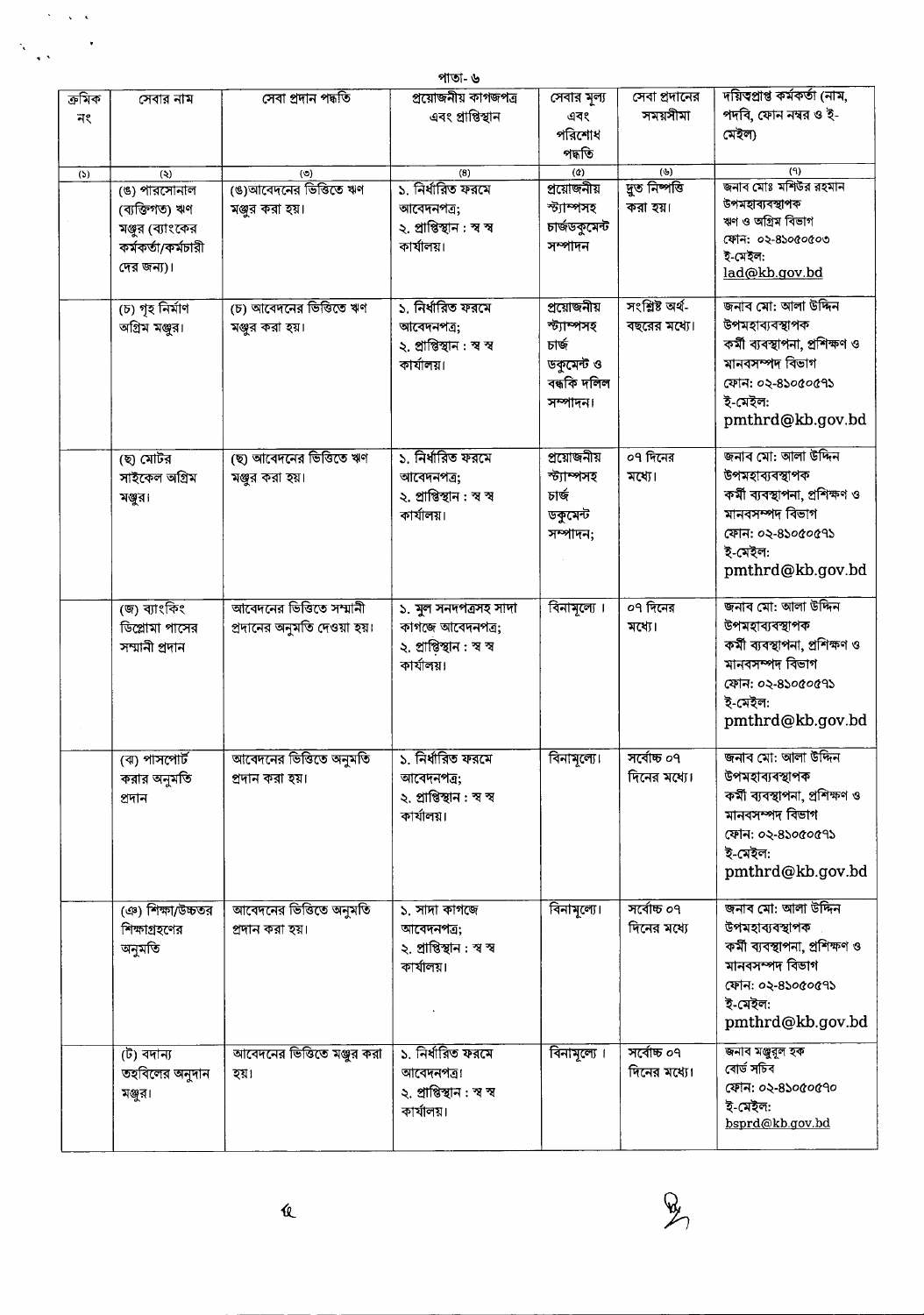|                            |                                                                   |                                                                                                                        | পাতা- ৭                                                                                                             |                                        |                                                                           |                                                                                                                                                |
|----------------------------|-------------------------------------------------------------------|------------------------------------------------------------------------------------------------------------------------|---------------------------------------------------------------------------------------------------------------------|----------------------------------------|---------------------------------------------------------------------------|------------------------------------------------------------------------------------------------------------------------------------------------|
| ক্ৰমিক<br>নং               | সেবার নাম                                                         | সেবা প্ৰদান পদ্ধতি                                                                                                     | প্রয়োজনীয় কাগজপত্র<br>এবং প্রাপ্তিস্থান                                                                           | সেবার মূল্য<br>এবং<br>পরিশোধ<br>পদ্ধতি | সেবা প্রদানের<br>সময়সীমা                                                 | দয়িত্বপ্ৰাপ্ত কৰ্মকৰ্তা (নাম,<br>পদবি, ফোন নম্বর ও ই-<br>মেইল)                                                                                |
| $\left( \mathbb{S}\right)$ | $\ddot{\mathbf{z}}$<br>(ঠ) নিয়োগ ও                               | (5)<br>বিদ্যমান নীতিমালা অনুযায়ী                                                                                      | (8)<br>আবশ্যিক সনদ ও                                                                                                | $\left( 0 \right)$<br>নিয়োগ           | $(\mathcal{C})$<br>বিদ্যমান                                               | (9)<br>জনাব মো: আলা উদ্দিন                                                                                                                     |
|                            | পদোন্নতি প্ৰদান।                                                  | শূন্যপদ সাপেক্ষে পদোন্নতি ও<br>নিয়োগ নীতিমালা অনুযায়ী<br>পদোন্নতি ও নিয়োগ প্ৰদান।                                   | আনুষজ্ঞিক কাগজপত্ৰসহ<br>বিদ্যমান নীতিমালা<br>অনুযায়ী।                                                              | বিজ্ঞপ্তির<br>শর্তানুযায়ী।            | নীতিমালা<br>অনুযায়ী।                                                     | উপমহাব্যবস্থাপক<br>কৰ্মী ব্যবস্থাপনা, প্ৰশিক্ষণ ও<br>মানবসম্পদ বিভাগ<br>ফোন: ০২-৪১০৫০৫৭১<br>ই-মেইল:<br>pmthrd@kb.gov.bd                        |
|                            | (ড) স্থায়ীকরণ।                                                   | নতুন নিয়োগপ্রাপ্ত পদের<br>ক্ষেত্রে ০১ বছর এবং<br>পদোন্নতিপ্ৰাপ্ত পদে ০৬ মাস<br>অতিক্রান্তের পর স্ব-পদে<br>স্থায়ীকরণ। | ১.বাৰ্ষিক গোপনীয়<br>প্ৰতিবেদন;<br>২. চাকুরী সন্তোষজনক<br>কি না এ মৰ্মে<br>নিয়ন্ত্রণকারী কর্তৃপক্ষের<br>প্ৰত্যয়ন। | বিনামূল্যে।                            | ১ বছর/৬মাস<br>পূৰ্তিতে ০৭<br>দিনের মধ্যে।                                 | জনাব মো: আলা উদ্দিন<br>উপমহাব্যবস্থাপক<br>কৰ্মী ব্যবস্থাপনা, প্ৰশিক্ষণ<br>ও মানবসম্পদ বিভাগ<br>ফোন: ০২-৪১০৫০৫৭১<br>ই-মেইল:<br>pmthrd@kb.gov.bd |
|                            | (ঢ) বাৰ্ষিক বেতন<br>বৃদ্ধি মঞ্জুর।                                | প্রতি বছরের জুলাই হতে<br>কার্যকর করে বার্ষিক বেতন<br>বৃদ্ধি মঞ্জুর করা হয়।                                            |                                                                                                                     | বিনামূল্যে ।                           | ১৫ দিনের<br>মধ্যে।                                                        | জনাব মো: আলা উদ্দিন<br>উপমহাব্যবস্থাপক<br>কৰ্মী ব্যবস্থাপনা, প্ৰশিক্ষণ<br>ও মানবসম্পদ বিভাগ<br>ফোন: ০২-৪১০৫০৫৭১<br>ই-মেইল:<br>pmthrd@kb.gov.bd |
|                            | (ণ) পি.আর.এল<br>মঞ্জুরী (ব্যাংকের<br>উপমহাব্যবস্থাপক<br>পর্যন্ত)। | আবেদনের ভিত্তিতে<br>পি.আর.এল মঞ্জুর করা হয়।                                                                           | সাদা কাগজে<br>আবেদনপত্র।                                                                                            | বিনামূল্যে।                            | ৩০ দিনের<br>মধ্যে।                                                        | জনাব মো: আলা উদ্দিন<br>উপমহাব্যবস্থাপক<br>কৰ্মী ব্যবস্থাপনা, প্ৰশিক্ষণ<br>ও মানবসম্পদ বিভাগ<br>ফোন: ০২-৪১০৫০৫৭১<br>ই-মেইল:<br>pmthrd@kb.gov.bd |
|                            | (ত) পেনশন মঞ্জুর।                                                 | আবেদনের ভিত্তিতে পেনশন<br>মঞ্জুর করা হয়।                                                                              | ১. নির্ধারিত ফরমে<br>আবেদনপত্র;<br>২. প্ৰাপ্তিস্থান : স্ব স্ব<br>কাৰ্যালয়।                                         | বিনামূল্যে।                            | দ্রুত সময়ের<br>মধ্যে।                                                    | জনাব মো: আলা উদ্দিন<br>উপমহাব্যবস্থাপক<br>কৰ্মী ব্যবস্থাপনা, প্ৰশিক্ষণ ও<br>মানবসম্পদ বিভাগ<br>ফোন: ০২-৪১০৫০৫৭১<br>ই-মেইল:<br>pmthrd@kb.gov.bd |
|                            | (থ) শ্ৰান্তি বিনোদন<br>ছুটি ও ভাতা মঞ্জুর।                        | আবেদনের ভিত্তিতে মঞ্জর করা<br>হয়।                                                                                     | ১. নিৰ্ধারিত ফরমে<br>আবেদনপত্ৰ;<br>২. প্ৰাপ্তিস্থান : স্ব স্ব<br>কাৰ্যালয়।                                         | বিনামূল্যে।                            | সংশ্লিষ্ট<br>অর্থবছরের<br>মধ্যে                                           | জনাব মো: আলা উদ্দিন<br>উপমহাব্যবস্থাপক<br>কৰ্মী ব্যবস্থাপনা, প্ৰশিক্ষণ ও<br>মানবসম্পদ বিভাগ<br>ফোন: ০২-৪১০৫০৫৭১<br>ই-মেইল:<br>pmthrd@kb.gov.bd |
|                            | (দ) বহি:<br>বাংলাদেশ ছুটি।                                        | আবেদনের ভিত্তিতে অনুমতি<br>প্ৰদান কৰা হয়।                                                                             | ১, নিৰ্ধারিত ফরমে<br>আবেদনপত্ৰ;<br>২. প্ৰাপ্তিস্থান : স্ব স্ব<br>কাৰ্যালয়।                                         | বিনামূল্যে।                            | ১. ০১ হতে ০৯<br>ম এর ক্ষেত্রে<br>মন্ত্ৰণালয় হতে<br>অনুমোদন<br>পাওয়ার পর | জনাব মো: আলা উদ্দিন<br>উপমহাব্যবস্থাপক<br>কৰ্মী ব্যবস্থাপনা, প্ৰশিক্ষণ ও<br>মানবসম্পদ বিভাগ<br>ফোন: ০২-৪১০৫০৫৭১                                |



 $\langle \cdot \rangle$ 

Ň,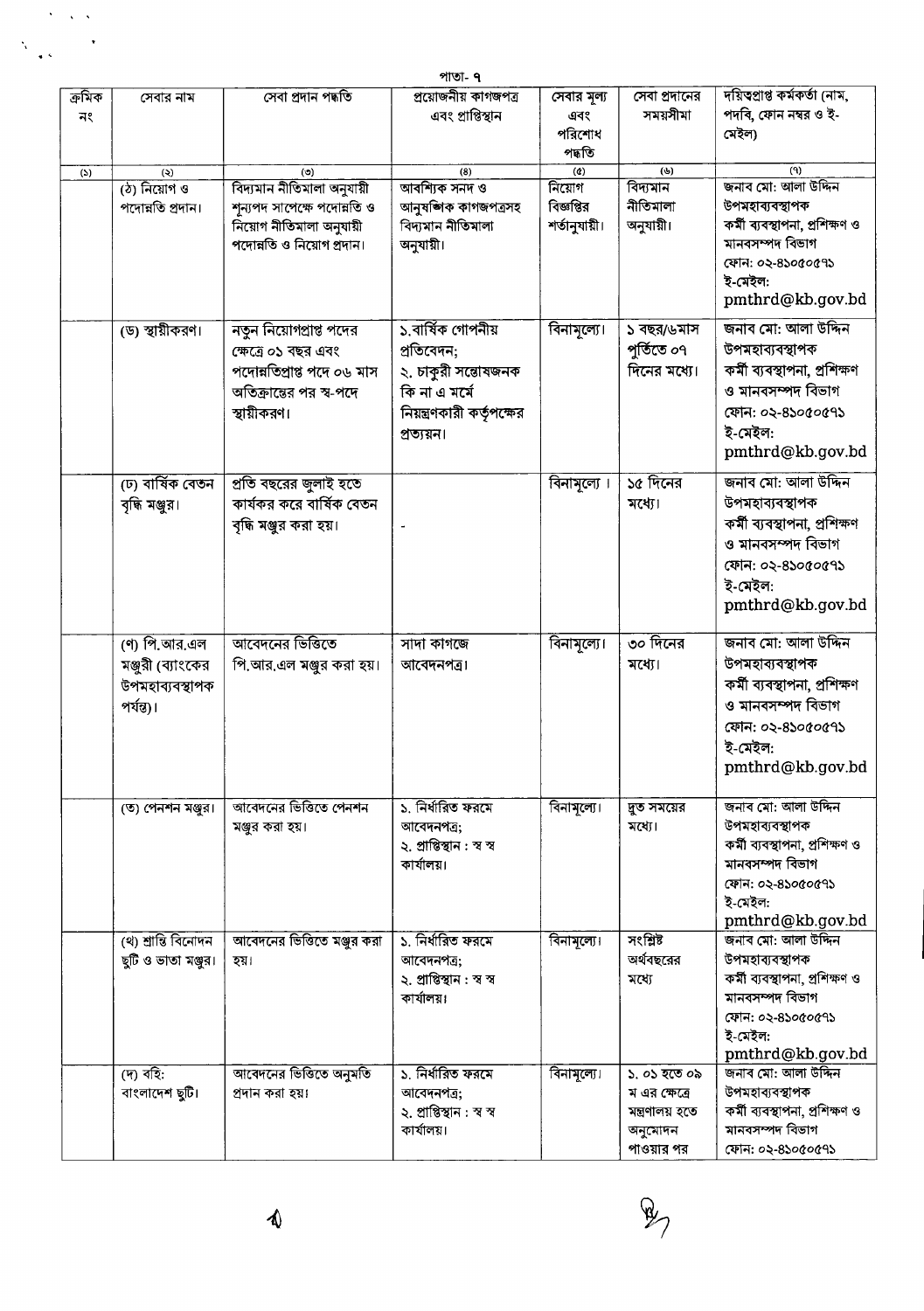|        |                                                |                                                            | পাতা- ৮                                      |                     |                          |                                          |
|--------|------------------------------------------------|------------------------------------------------------------|----------------------------------------------|---------------------|--------------------------|------------------------------------------|
| ক্ৰমিক | সেবার নাম                                      | সেবা প্ৰদান পদ্ধতি                                         | প্রয়োজনীয় কাগজপত্র                         | সেবার মূল্য         | সেবা প্রদানের            | দয়িত্বপ্ৰাপ্ত কৰ্মকৰ্তা (নাম,           |
| নং     |                                                |                                                            | এবং প্রাপ্তিস্থান                            | এবং                 | সময়সীমা                 | পদবি, ফোন নম্বর ও ই-                     |
|        |                                                |                                                            |                                              | পরিশোধ              |                          | মেইল)                                    |
|        |                                                |                                                            |                                              | পদ্ধতি              |                          |                                          |
| (5)    | (5)                                            | (9)                                                        | (8)                                          | $\left( 0\right)$   | $\left( \varphi \right)$ | (9)                                      |
|        |                                                |                                                            |                                              |                     | ০৩(তিন) দিন;             | ই-মেইল:                                  |
|        |                                                |                                                            |                                              |                     | ২. ১০ হতে ২০             | pmthrd@kb.gov.bd                         |
|        |                                                |                                                            |                                              |                     | তম গ্ৰেড এর              |                                          |
|        |                                                |                                                            |                                              |                     | ক্ষেত্রে সর্বোচ্চ        |                                          |
|        |                                                |                                                            |                                              |                     | ০৭ (সাত) দিন             |                                          |
|        | (ধ) চাকরির                                     | আবেদনের ভিত্তিতে প্রদান করা                                | সাদা কাগজে আবেদনপত্র।                        | বিনামূল্যে।         | সৰ্বোচ্চ ০৩ দিন          | জনাব মো: আলা উদ্দিন                      |
|        | অভিজ্ঞতার সনদ।                                 | হয়।                                                       |                                              |                     |                          | উপমহাব্যবস্থাপক                          |
|        |                                                |                                                            |                                              |                     |                          | কৰ্মী ব্যবস্থাপনা, প্ৰশিক্ষণ ও           |
|        |                                                |                                                            |                                              |                     |                          | মানবসম্পদ বিভাগ                          |
|        |                                                |                                                            |                                              |                     |                          | ফোন: ০২-৪১০৫০৫৭১                         |
|        |                                                |                                                            |                                              |                     |                          | ই-মেইল:                                  |
|        |                                                |                                                            |                                              |                     |                          | pmthrd@kb.gov.bd                         |
|        | (ন) বিশেষ                                      | ১. ০১ মাসের মূল বেতনের                                     | ব্যবস্থাপনা কর্তৃপক্ষের                      | বিনামূল্যে।         | অৰ্থবছর শেষ              | জনাব এস এম এমাম মাসুম                    |
|        | সাফল্যের জন্য                                  | সমপরিমাণ অর্থ প্রদান;                                      | সিদ্ধান্ত মোতাবেক।                           |                     | হওয়ার পর                | উপমহাব্যবস্থাপক                          |
|        | পুরস্কার প্রদান।                               | ২. প্রশংসাপত্র;                                            |                                              |                     | দ্রততম সময়ের            | আইন,গবেষণা ও                             |
|        |                                                | ৩. সার্বিক                                                 |                                              |                     | মধ্যে।                   | মল্যায়নবিভাগ                            |
|        |                                                | পারফরম্যান্সের ভিত্তিতে                                    |                                              |                     |                          | ফোন: ০২-৪১০৫০৫৭৭                         |
|        |                                                | বিশেষ পুরস্কার।                                            |                                              |                     |                          | ই-মেইল:                                  |
|        |                                                |                                                            |                                              |                     |                          | lrd@kb.gov.bd                            |
|        | (প) প্ৰশিক্ষণ                                  | ব্যাংকের নিজস্ব কর্মকর্তা ও                                | প্রশিক্ষণ প্রদানের নিমিত্ত                   | বিনামূল্যে।         | প্ৰশিক্ষণ                | জনাব এ কে এম                             |
|        | প্ৰদান।                                        | অন্য প্রতিষ্ঠানের প্রশিক্ষক দ্বারা                         | মনোনয়নপত্ৰ৷                                 |                     | ক্যালেন্ডার              | কামরূজ্জামান                             |
|        |                                                | ট্ৰেনিং ইনস্টিটিউট কৰ্তৃক                                  |                                              |                     | অনুযায়ী।                | উপমহাব্যবস্থাপক ও অধ্যক্ষ,               |
|        |                                                | প্রশিক্ষণের ব্যবস্থাকরণ।                                   |                                              |                     |                          | কৰ্মসংস্থান ব্যাংক ট্ৰেনিং               |
|        |                                                |                                                            |                                              |                     |                          | ইনিস্টিউট,                               |
|        |                                                |                                                            |                                              |                     |                          | ফোন: ০২-৪১০৫০৫৮৩                         |
|        |                                                |                                                            |                                              |                     |                          | ই-মেইল:                                  |
|        |                                                |                                                            |                                              |                     |                          | mds@kb.gov.bd                            |
|        | (ফ) যাবতীয়                                    | প্ৰধান কাৰ্যালয়ে সাধারণ সেবা                              | ১. চাহিদাপত্র;                               | প্ৰকৃত              | বিদ্যমান মজুদ            | জনাব মোঃ মাহবুব হোসেন                    |
|        | প্রিন্টিং স্টেশনারী                            | ও প্রকৌশল বিভাগের মাধ্যমে                                  | ২. প্ৰাপ্তিস্থান: স্ব স্ব                    | মূল্যে।             | থেকে ০৫ দিনের            | উপমহাব্যবস্থাপক                          |
|        | সরবরাহ।                                        | ব্যাংকের সকল কার্যালয়ে                                    | কাৰ্যালয়।                                   |                     | মধ্যে।                   | সাধারণ সেবা ও প্রকৌশল                    |
|        |                                                | যাবতীয় প্রিন্টিং স্টেশনারী                                |                                              |                     |                          | বিভাগ                                    |
|        |                                                | সরবরাহ।                                                    |                                              |                     |                          | ফোন: ০২-৪১০৫০৫৮১                         |
|        |                                                |                                                            |                                              |                     |                          | ই-মেইল:                                  |
|        |                                                |                                                            |                                              |                     |                          | seba@kb.gov.bd                           |
|        | (ব) যানবাহন                                    | সাধারণ সেবা ও প্রকৌশল                                      | আবেদনপত্র।                                   | সরকার               | তাৎক্ষণিক।               | জনাব মোঃ মাহবুব হোসেন                    |
|        | সেবা।                                          | বিভাগের মাধ্যমে ব্যাংকের                                   |                                              | কর্তৃক<br>নিৰ্ধারিত |                          | উপমহাব্যবস্থাপক                          |
|        |                                                | সকল কার্যালয়ের সকল নির্বাহী                               |                                              |                     |                          | সাধারণ সেবা ও প্রকৌশল<br>বিভাগ           |
|        |                                                | ও কর্মচারীকে স্টাফ বাস/গাড়ী                               |                                              | হারে।               |                          |                                          |
|        |                                                | সরবরাহ।                                                    |                                              |                     |                          | ফোন: ০২-৪১০৫০৫৮১                         |
|        |                                                |                                                            |                                              |                     |                          | ই-মেইল:                                  |
|        |                                                |                                                            |                                              |                     | মোবাইল ফোনের             | seba@kb.gov.bd                           |
|        | (ভ) টেলিফোন                                    | প্রধান কার্যালয়ে সাধারণ সেবা<br>ও প্রকৌশল বিভাগের মাধ্যমে | ১. অধিযাচনপত্ৰ;<br>২. প্ৰাপ্তিস্থান: স্ব স্ব | প্ৰকৃত মূল্যে।      | ক্ষেত্রে সর্বোচ্চ ৭      | জনাব মোঃ মাহবুব হোসেন<br>উপমহাব্যবস্থাপক |
|        | সেবা।                                          |                                                            |                                              |                     | দিনের। ল্যান্ড           | সাধারণ সেবা ও প্রকৌশল                    |
|        |                                                | ব্যাংকের প্রধান কার্যালয়,                                 | কাৰ্যালয়।                                   |                     | ফোনের ক্ষেত্রে           | বিভাগ                                    |
|        |                                                | বিভাগীয় কাৰ্যালয়, বিভাগীয়                               |                                              |                     | সৰ্বোচ্চ ৩০ (ত্ৰিশ)      |                                          |
|        |                                                | নিরীক্ষা কার্যালয়, আঞ্চলিক                                |                                              |                     | কৰ্মদিবস।                | ফোন: ০২-৪১০৫০৫৮১<br>ই-মেইল:              |
|        |                                                | কার্যালয় ও শাখায় টেলিফোন                                 |                                              |                     |                          | seba@kb.gov.bd                           |
|        |                                                | সেবা প্রাপ্তির ব্যবস্থাকরণ।                                |                                              |                     |                          |                                          |
|        | $\overline{(\overline{x})\overline{w}}$ দিচার। | প্রধান কার্যালয়ে সাধারণ সেবা                              | ১. অধিযাচনপত্র;                              | প্ৰকৃত মূল্যে।      | ৬০ দিনের                 | জনাব মোঃ মাহবুব হোসেন<br>উপমহাব্যবস্থাপক |
|        |                                                | ও প্রকৌশল বিভাগের মাধ্যমে                                  | ২. প্ৰাপ্তিস্থান: স্ব স্ব                    |                     | মধ্যে।                   | সাধারণ সেবা ও প্রকৌশল                    |
|        |                                                | ব্যাংকের সকল কার্যালয়ে                                    | কাৰ্যালয়।                                   |                     |                          | বিভাগ                                    |
|        |                                                | আসবাবপত্ৰ ও বৈদ্যুতিক                                      |                                              |                     |                          |                                          |

 $\blacklozenge$ 

 $\ddot{\phantom{0}}$  $\sqrt{2}$ 

 $\ddot{\phantom{0}}$ 

 $\ddot{\phantom{0}}$ 

 $\tilde{\lambda}$ 

 $\mathcal{P}_{\mathcal{P}_{1}}$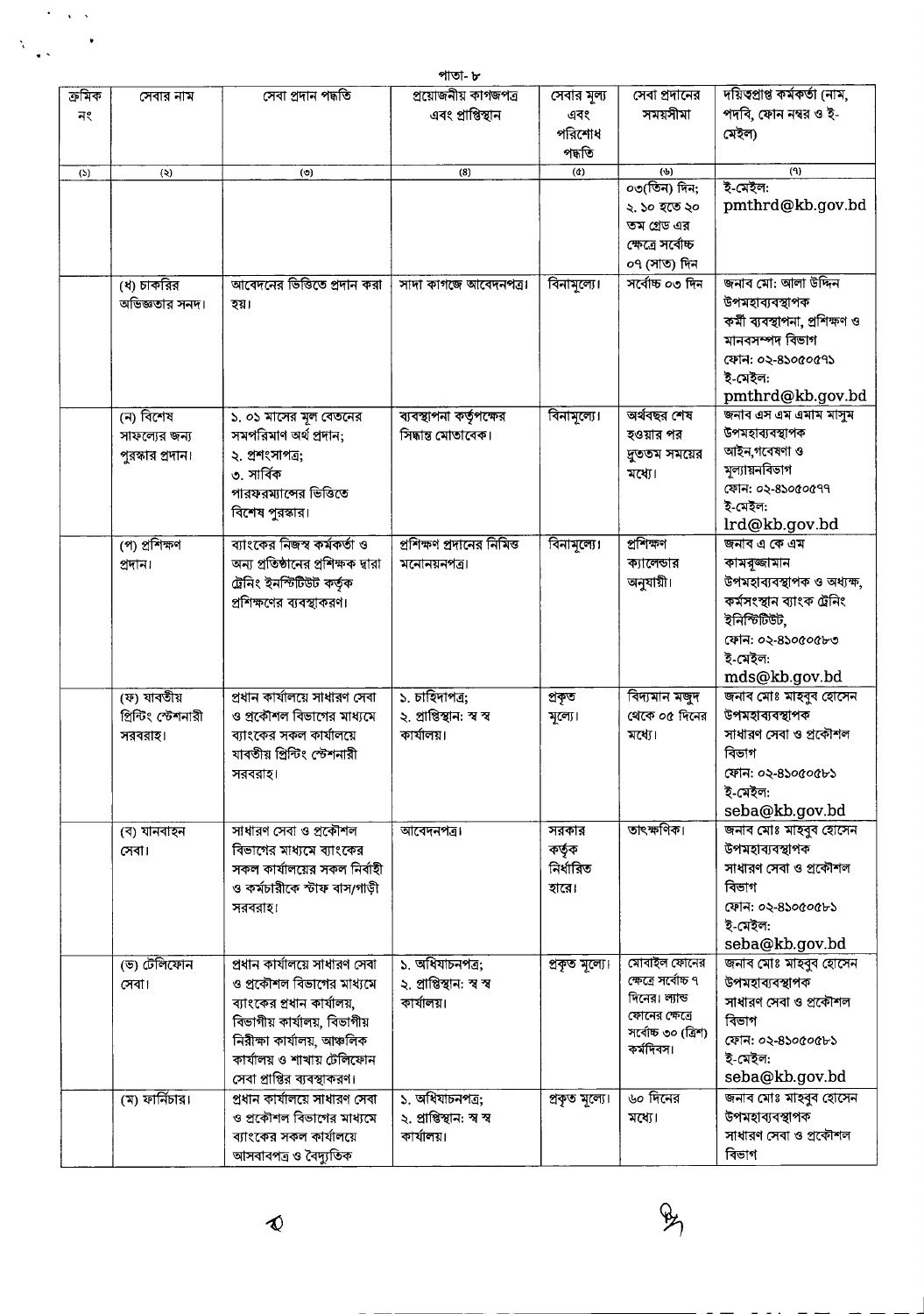$_{\text{offset}}$ 

|              |                             |                                                                                                                                                                                                                                | ଆ ଆ∽ ଢ                                                                                                                                                                                                                               |                                        |                                                            |                                                                                                                                                     |
|--------------|-----------------------------|--------------------------------------------------------------------------------------------------------------------------------------------------------------------------------------------------------------------------------|--------------------------------------------------------------------------------------------------------------------------------------------------------------------------------------------------------------------------------------|----------------------------------------|------------------------------------------------------------|-----------------------------------------------------------------------------------------------------------------------------------------------------|
| ক্ৰমিক<br>নং | সেবার নাম                   | সেবা প্ৰদান পদ্ধতি                                                                                                                                                                                                             | প্রয়োজনীয় কাগজপত্র<br>এবং প্রাপ্তিস্থান                                                                                                                                                                                            | সেবার মূল্য<br>এবং<br>পরিশোধ<br>পদ্ধতি | সেবা প্রদানের<br>সময়সীমা                                  | দয়িত্প্ৰাপ্ত কৰ্মকৰ্তা (নাম,<br>পদবি, ফোন নম্বর ও ই-<br>মেইলা                                                                                      |
| (5)          | (5)                         | (0)                                                                                                                                                                                                                            | (8)                                                                                                                                                                                                                                  | $\left( \alpha \right)$                | (v)                                                        | (9)                                                                                                                                                 |
|              |                             | সরঞ্জাম সরবরাহ করা হয়।                                                                                                                                                                                                        |                                                                                                                                                                                                                                      |                                        |                                                            | ফোন: ০২-৪১০৫০৫৮১<br>ই-মেইল:<br>seba@kb.gov.bd                                                                                                       |
|              | (য) লজিস্টিক<br>সরবরাহ।     | প্ৰধান কাৰ্যালয়ে সাধারণ সেবা<br>ও প্রকৌশল বিভাগের মাধ্যমে<br>ব্যাংকের গাড়ীচালক, নিরাপত্তা<br>প্ৰহরী, অফিস সহায়ক ও<br>অন্যান্যদের নির্ধারিত<br>সময়সীমার ব্যবধানে পোষাক<br>ও জুতা সরবরাহ।                                    | ১. অধিযাচনপত্র;<br>২. প্ৰাপ্তিস্থান: স্ব স্ব<br>কাৰ্যালয়।                                                                                                                                                                           |                                        | $80$ দিনের<br>মধ্যে।                                       | জনাব মোঃ মাহৰুব হোসেন<br>উপমহাব্যবস্থাপক<br>সাধারণ সেবা ও প্রকৌশল<br>বিভাগ<br>ফোন: ০২-৪১০৫০৫৮১<br>ই-মেইল:<br>seba@kb.gov.bd                         |
|              | (র) বাজেট।                  | ব্যাংকের বাজেট, ব্যয় নিয়ন্ত্রণ<br>ও হিসাব সমন্বয় বিভাগের<br>মাধ্যমে বাজেট প্রণয়ন করে<br>শাখা, আঞ্চলিক কার্যালয়,<br>বিভাগীয় কাৰ্যালয়, বিভাগীয়<br>নিরীক্ষা কার্যালয় ও প্রধান<br>কার্যালয়ের সংশ্লিষ্ট বিভাগে<br>প্রেরণ। | ১. শাখা, আঞ্চলিক<br>কার্যালয়, বিভাগীয় নিরীক্ষা<br>কার্যালয়, বিভাগীয়<br>কাৰ্যালয় ও প্ৰধান<br>কার্যালয়ের বিভিন্ন বিভাগ<br>হতে প্ৰাপ্ত প্ৰস্তাবপত্ৰ এবং<br>অন্যান্য কাগজপত্ৰ (যদি<br>থাকে);<br>প্ৰাপ্তি স্থান: স্ব স্ব কাৰ্যালয়। | বিনামূল্যে।                            | নিৰ্ধারিত সময়<br>অনুযায়ী।                                | জনাব মো: আশরাফ উজ<br>জামান<br>উপমহাব্যবস্থাপক<br>বাজেট,ব্যয় নিয়ন্ত্রণ ও হিসাব<br>সমন্বয় বিভাগ<br>ফোন: ০২-৪১০৫০৫০৪<br>ই-মেইল:<br>becard@kb.gov.bd |
|              | (ল) নিরীক্ষা ও<br>পরিদর্শন। | কৰ্তৃপক্ষ কৰ্তৃক অনুমোদিত<br>অডিট পরিকল্পনানুযায়ী<br>নিয়ীক্ষা ও পরিদর্শন বিভাগ<br>এবং বিভাগীয় নিরীক্ষা<br>কার্যালয় কর্তৃক র্নিধারিত<br>ফরমেটে অর্থবছরভিত্তিক<br>নিরীক্ষা কার্যক্রম সম্পাদন।                                | ১. নিরীক্ষা ও পরিদর্শন<br>বিভাগ এবং বিভাগীয়<br>নিরীক্ষা কার্যালয়;<br>২. প্ৰাপ্তিস্থান: স্ব স্ব<br>কাৰ্যালয়।                                                                                                                       | বিনামূল্যে।                            | নিরীক্ষা বিভাগ<br>কর্তৃক নির্ধারিত<br>সময় সীমার<br>মধ্যে। | জনাব দুলাল চন্দ্ৰ সাহা<br>উপমহাব্যবস্থাপক<br>নিরীক্ষা ও পরিদর্শন বিভাগ<br>ফোন: ০২-৪১০৫০৭৩৬<br>ই-মেইল:<br>aid@kb.gov.bd                              |

## ৩) আওতাধীন অধিদপ্তর/দপ্তর/সংস্থা কর্তৃক প্রদত্ত সেবা: প্রযোজ্য নয়।

আওতাধীন অধিদপ্তর/দপ্তর/সংস্থা সিটিজেন চার্টার লিংক আকারে যুক্ত করতে হবে।

#### ৪) আপনার কাছে আমাদের প্রত্যাশা

 $\sqrt{2}$ 

 $\mathbf{v}_\mathrm{c}$ 

| ক্ৰমিক নং | প্রতিশ্রুতি/কাঙ্খিত সেবা প্রাপ্তির লক্ষ্যে করণীয় |
|-----------|---------------------------------------------------|
| OS.       | কাঙ্খিত তথ্য সম্বলিত আবেদন জমা                    |
| ০২.       | প্রয়োজনীয় ফিস পরিশোধ                            |
| ೦೨.       | সাক্ষাতের জন্য নির্ধারিত সময় উপস্থিত থাকা।       |